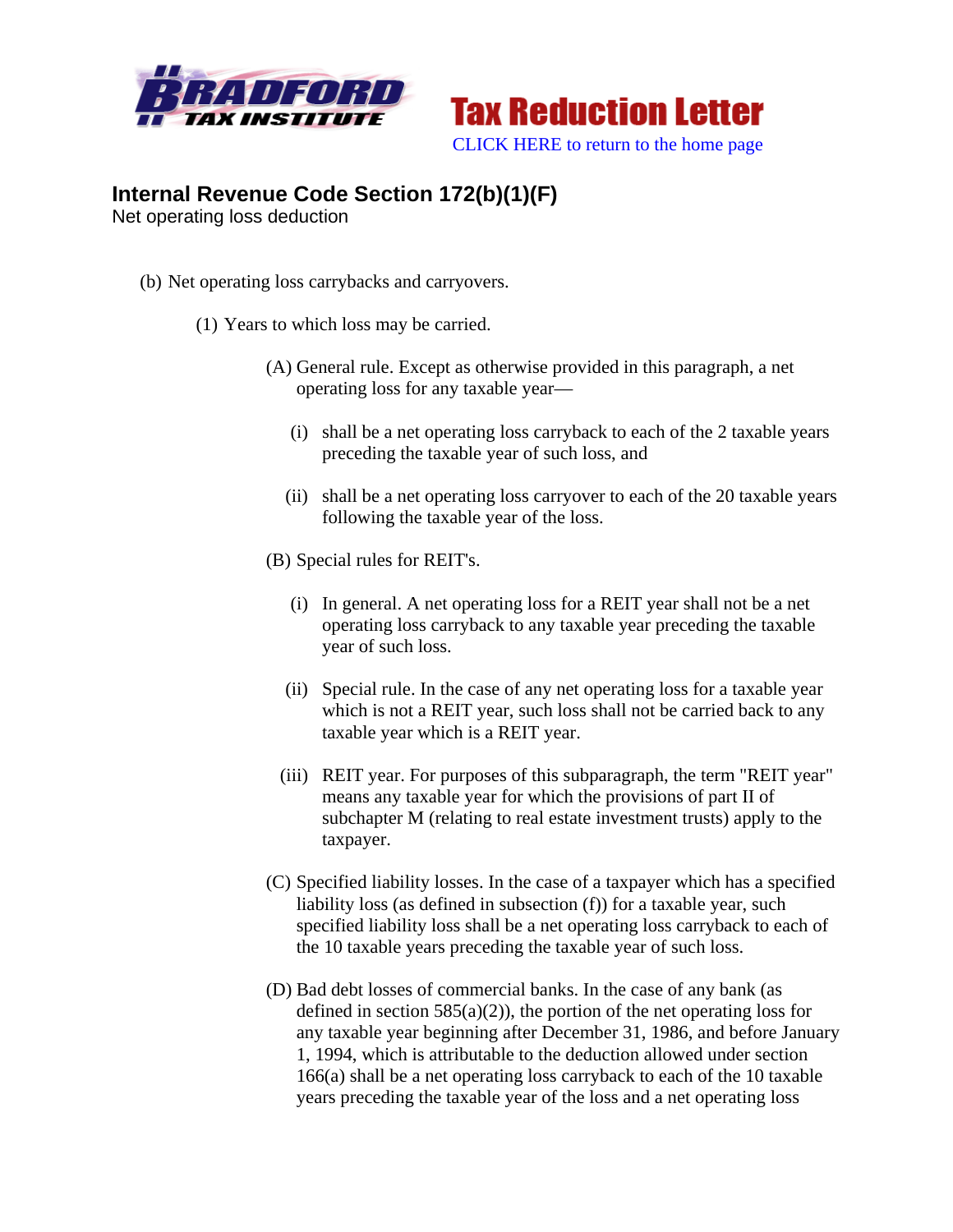carryover to each of the 5 taxable years following the taxable year of such loss.

- (E) Excess interest loss.
	- (i) In general. If—
		- (I) there is a corporate equity reduction transaction, and
		- (II) an applicable corporation has a corporate equity reduction interest loss for any loss limitation year ending after August 2, 1989, then the corporate equity reduction interest loss shall be a net operating loss carryback and carryover to the taxable years described in subparagraph (A), except that such loss shall not be carried back to a taxable year preceding the taxable year in which the corporate equity reduction transaction occurs.
	- (ii) Loss limitation year. For purposes of clause (i) and subsection (h), the term "loss limitation year" means, with respect to any corporate equity reduction transaction, the taxable year in which such transaction occurs and each of the 2 succeeding taxable years.
	- (iii) Applicable corporation. For purposes of clause (i), the term "applicable corporation" means—
		- (I) a C corporation which acquires stock, or the stock of which is acquired in a major stock acquisition,
		- (II) a C corporation making distributions with respect to, or redeeming, its stock in connection with an excess distribution, or
		- (III) a C corporation which is a successor of a corporation described in subclause (I) or (II).
	- (iv) Other definitions. For definitions of terms used in this subparagraph, see subsection (h).
- (F) Retention of 3-year carryback in certain cases.
	- (i) In general. Subparagraph  $(A)(i)$  shall be applied by substituting "3 taxable years" for "2 taxable years" with respect to the portion of the net operating loss for the taxable year which is an eligible loss with respect to the taxpayer.
	- (ii) Eligible loss. For purposes of clause (i), the term "eligible loss" means—